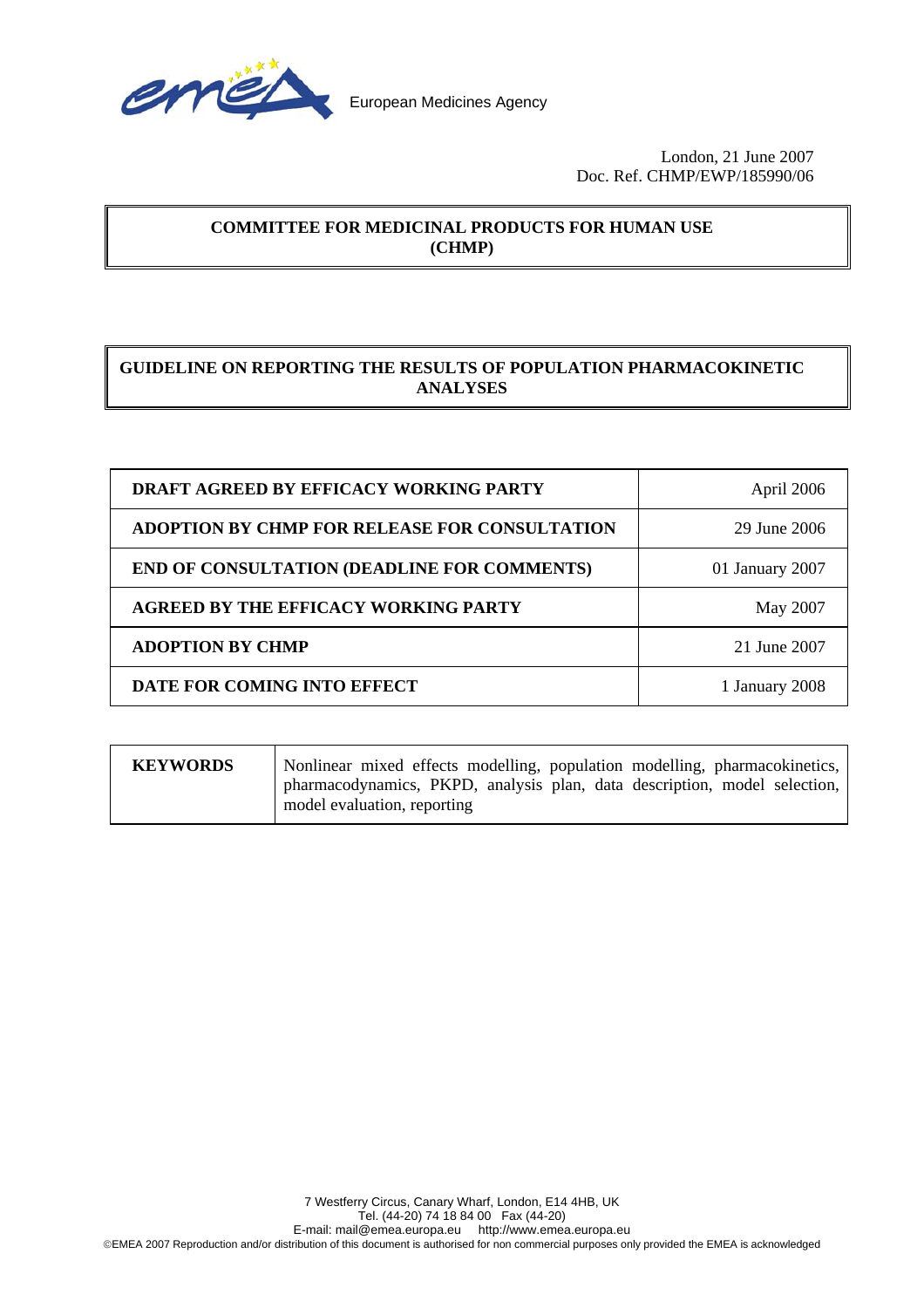# GUIDELINE ON REPORTING THE RESULTS OF POPULATION PHARMACOKINETIC **ANALYSES**

# **TABLE OF CONTENTS**

| 1.             |       |                                                                                                                                                                                                                                                                                                                                                                                                                                                                                                     |  |  |  |  |
|----------------|-------|-----------------------------------------------------------------------------------------------------------------------------------------------------------------------------------------------------------------------------------------------------------------------------------------------------------------------------------------------------------------------------------------------------------------------------------------------------------------------------------------------------|--|--|--|--|
| 2.             |       |                                                                                                                                                                                                                                                                                                                                                                                                                                                                                                     |  |  |  |  |
| 3.             |       |                                                                                                                                                                                                                                                                                                                                                                                                                                                                                                     |  |  |  |  |
| $\mathbf{4}$ . |       |                                                                                                                                                                                                                                                                                                                                                                                                                                                                                                     |  |  |  |  |
|                | 4.1   |                                                                                                                                                                                                                                                                                                                                                                                                                                                                                                     |  |  |  |  |
|                | 4.2   |                                                                                                                                                                                                                                                                                                                                                                                                                                                                                                     |  |  |  |  |
|                | 4.3   |                                                                                                                                                                                                                                                                                                                                                                                                                                                                                                     |  |  |  |  |
|                | 4.3.1 |                                                                                                                                                                                                                                                                                                                                                                                                                                                                                                     |  |  |  |  |
|                | 4.3.2 | $\emph{Introduction} \,\,{} \dots \,\,{} \dots \,\,{} \dots \,\,{} \dots \,\,{} \dots \,\,{} \dots \,\,{} \dots \,\,{} \dots \,\,{} \dots \,\,{} \dots \,\,{} \dots \,\,{} \dots \,\,{} \dots \,\,{} \dots \,\,{} \dots \,\,{} \dots \,\,{} \dots \,\,{} \dots \,\,{} \dots \,\,{} \dots \,\,{} \dots \,\,{} \dots \,\,{} \dots \,\,{} \dots \,\,{} \dots \,\,{} \dots \,\,{} \dots \,\,{} \dots \,\,{} \dots \,\,{} \dots \,\,{} \dots \,\,{} \dots \,\,{} \dots \,\,{} \dots \,\,{} \dots \,\,{}$ |  |  |  |  |
|                | 4.3.3 |                                                                                                                                                                                                                                                                                                                                                                                                                                                                                                     |  |  |  |  |
|                | 4.3.4 |                                                                                                                                                                                                                                                                                                                                                                                                                                                                                                     |  |  |  |  |
|                | 4.3.5 |                                                                                                                                                                                                                                                                                                                                                                                                                                                                                                     |  |  |  |  |
|                | 4.3.6 |                                                                                                                                                                                                                                                                                                                                                                                                                                                                                                     |  |  |  |  |
|                | 4.3.7 |                                                                                                                                                                                                                                                                                                                                                                                                                                                                                                     |  |  |  |  |
|                |       |                                                                                                                                                                                                                                                                                                                                                                                                                                                                                                     |  |  |  |  |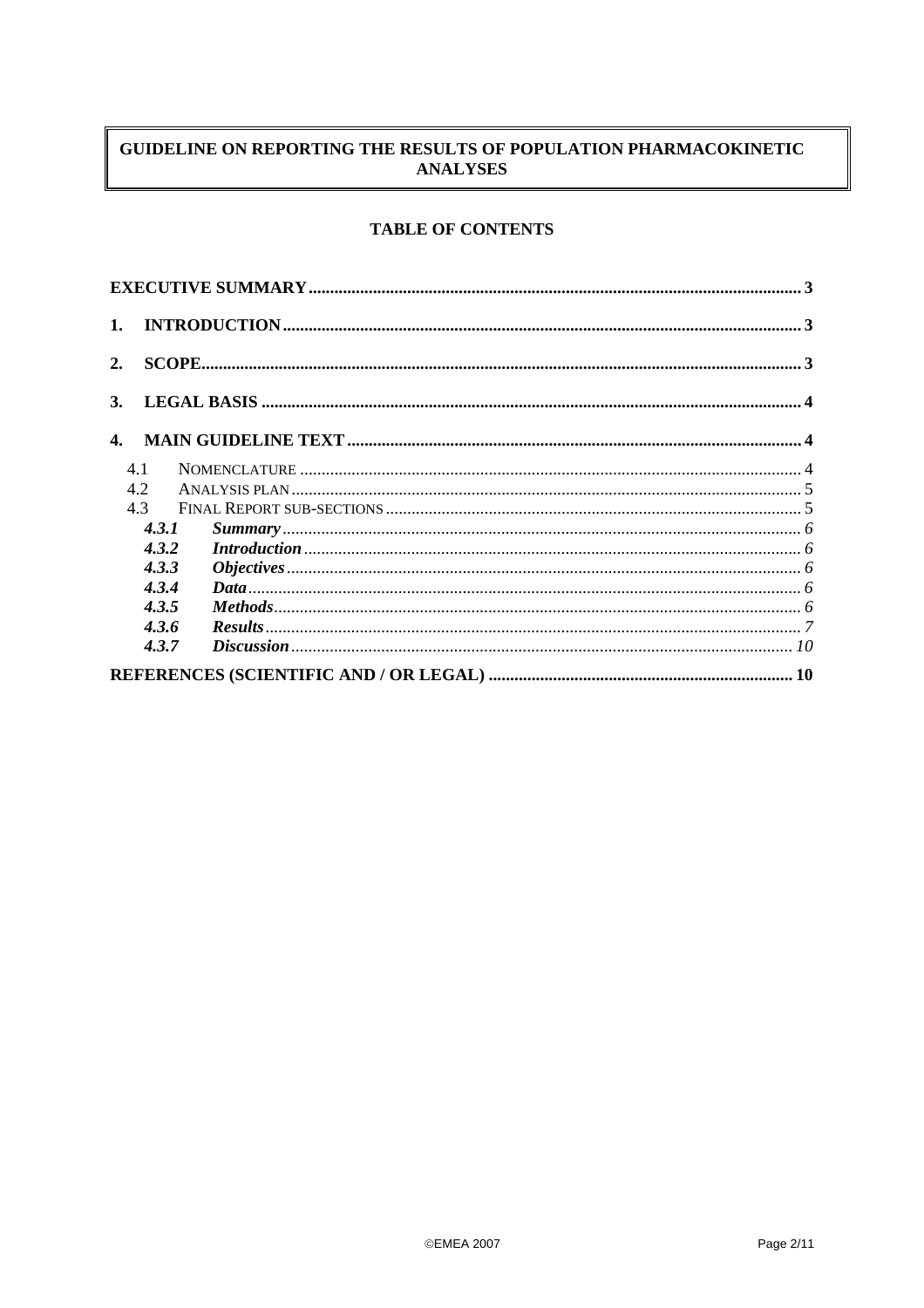## **EXECUTIVE SUMMARY**

This guideline provides guidance on how to present the results of a population pharmacokinetic analysis, in order to provide a level of details that will enable a secondary evaluation (i.e. assessment by regulatory authorities of the conducted analysis and conclusions drawn). Guidance on the content of the analysis plan for the population PK analysis is presented and recommendations for information to be included in key sections of the report are provided.

# **1. INTRODUCTION**

Population pharmacokinetics is the study of variability in drug concentrations between individuals (healthy volunteers or patients). It comprises the assessment of variability within the population and to account for the variability in terms of patient characteristics such as age, renal function or disease state [1]. The non-linear mixed effects modelling approach [2] has become increasingly used for population pharmacokinetics and this guideline implies the use of such approach.

The efficacy and safety of a new chemical entity (NCE) is generally characterised in phase III studies in a well defined restricted patient population. The pharmacokinetic (PK) information is used to extrapolate the safety and efficacy findings to the wider patient population who may receive the NCE in question. Today, population PK analyses are a regular part of the documentation of an NCE and form one way in which an applicant can choose to provide PK information.

Population PK studies are also submitted to regulatory agencies as part of type II variations of approved products or line extensions (e.g. in dose-finding studies in paediatric populations, for new indications or new formulations), and can in these applications constitute a large or even the main part of the clinical documentation.

Currently, results from population analyses are most frequently used to characterise the PK in the target population, to provide PK data in special populations (elderly, children, renally impaired etc.) and to support dosing recommendations for these populations. To make the information resulting from a population analysis useful during the regulatory assessment, the report should include sufficient detail to enable a secondary evaluation by a regulatory assessor. The analysis and report of the analysis need to be of sufficient quality so that the final model can be judged to be a good description of the data and that the results and conclusions ensuing from the population analysis can be considered valid.

# **2. SCOPE**

l

The aim of this guideline is to detail what the European regulatory assessors look for in a report of population PK analyses (population PK report) and the main components to be included in a population PK report. In contrast to the FDA guidance on population PK analyses<sup>a</sup> [3], this guideline does not provide guidance on how to conduct a population PK analysis, but rather provides guidance on points to consider when presenting the results from such an analysis, in order to provide a level of detail which will enable a secondary evaluation by a regulatory assessor. Every population PK model will depend on the data and decisions made by the model developer, and every model has therefore unique properties. It is therefore vital that every assumption and decision made during model development is made clear for the assessor. Although the information in this guideline focuses on population pharmacokinetics, the principles discussed here are equally applicable to population pharmacodynamic (PD) and PK/PD studies. The guideline has been written based on current knowledge. Population pharmacokinetics is an evolving science, and this must be taken into account in the interpretation of this guideline. It is expected that the reader in the future also will apply additional knowledge gained.

The vast majority of population PK reports received by the EU regulatory agencies have been carried out using nonlinear mixed effects modelling with the software NONMEM [4]. The nomenclature of this guideline is therefore most relevant for NONMEM, but if other programs are used, then it is assumed that the reader can generalize the points made in this guideline to the software used in their

<sup>&</sup>lt;sup>a</sup> The FDA guidance should be read bearing in mind that it was written in 1999 and that population pharmacokinetics is an evolving science.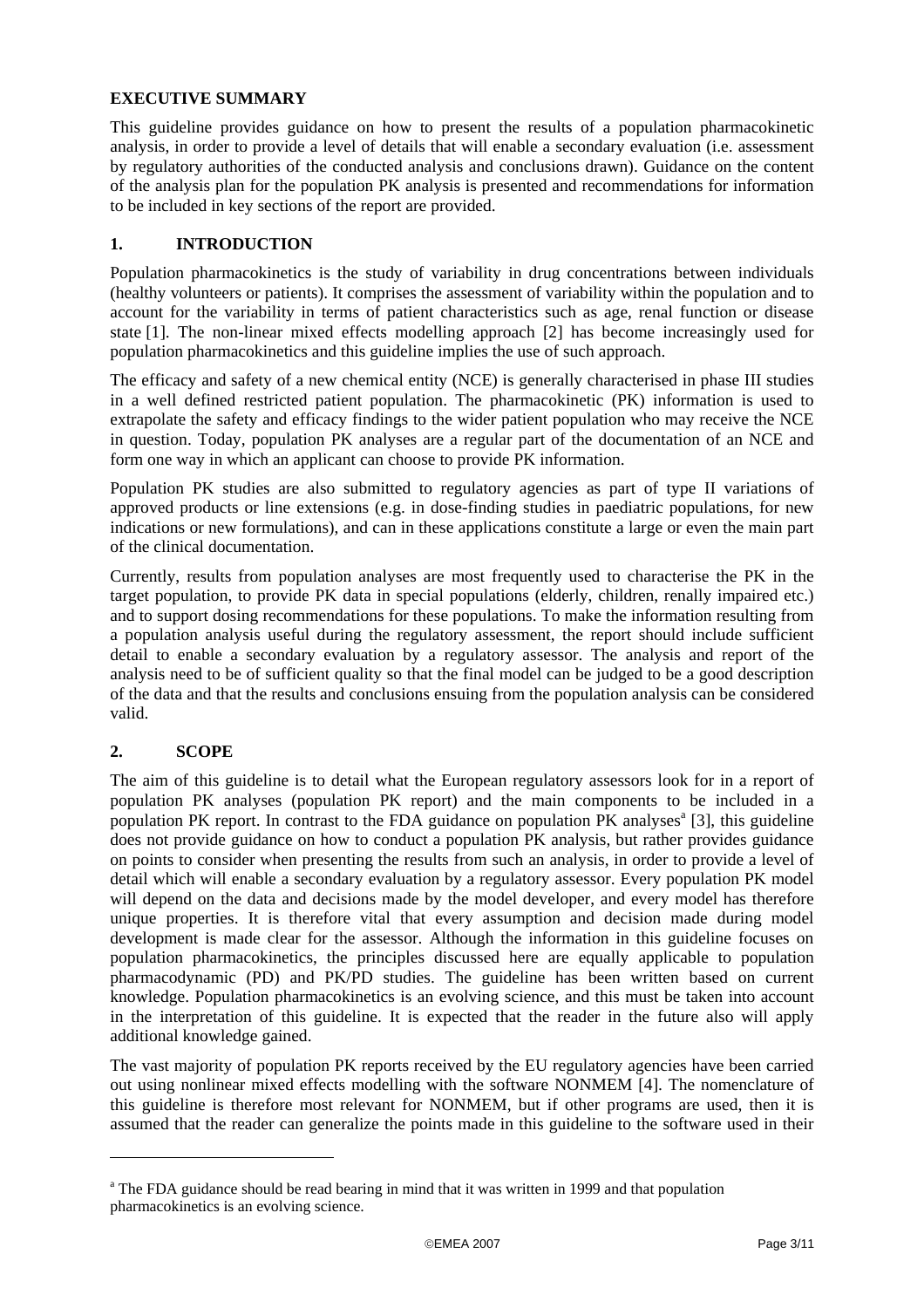particular analysis. The general recommendations of the guideline might be appropriate for most analyses, however, in particular cases they can be adjusted.

This guideline is, to a large extent, based on a publication by Wade JR, Edholm M and Salmonson T.: A Guide for Reporting the Results of Population Pharmacokinetic Analyses: A Swedish Perspective [5].

## **3. LEGAL BASIS**

This guideline applies to all Marketing Authorisation Applications for human medicinal products submitted in accordance with Directive 2001/83/EC as amended. This guideline should be read in conjunction with the Introduction and general principles paragraph (4) and Part I, Module 5 of the Annex I to Directive 2001/83 as amended, and all other pertinent elements outlined in current and future EU and ICH guidelines and regulations especially those on:

- Pharmacokinetic Studies in Man (3CC3A, 1987)
- The Investigation of Drug Interactions (CPMP/EWP/560/95)
- Evaluation of the Pharmacokinetics of Medicinal Products in Patients with Impaired Renal Function (CPMP/EWP/225/02)
- Evaluation of the Pharmacokinetics of Medicinal Products in Patients with Impaired Hepatic Function (CPMP/EWP/2339/02)
- Guideline on the Role of Pharmacokinetics in the development of Medicinal Products in the Paediatric Population (CPMP/EWP/147013/2004)
- Guideline on Clinical Investigation if the Pharmacokinetics of Therapeutic Proteins (CPMP/EWP/89249/04)

## **4. MAIN GUIDELINE TEXT**

## **4.1 Nomenclature**[JYD1]

- AIC: Akaike's information criteria. Statistical criteria used in model selection.
- CWRES: Weighted Residuals evaluated at individual conditional estimates
- DV: Dependent variable, i.e. the Observed Data
- eta: Random effect describing the deviation of the individual empirical Bayes estimate of the parameter from the typical population parameter estimate
- FO: First Order estimation method in NONMEM. NONMEM is a parametric maximum likelihood method. The likelihood of the observations, given model parameters and input variables, is the product of all individual likelihoods expressed as an integral over all possible values of eta. Most often, no closed form solution of the integral exists for nonlinear mixed-effects models, thus necessitating an approximation of the expression being integrated. The FO method is based on the first order Taylor series approximation to the model, with the model linearised about the mean of the random parameters (at the expected value of etas, which is 0, i.e. at the typical value). For residual error models with dependency on model predictions (heteroscedastic models), the prediction corresponds to the population prediction.
- FOCE: First Order Conditional Estimation method in NONMEM. In this method the model is linearised about the individual conditional estimates of etas (at the empirical Bayes estimates of eta, i.e. at the individual value). For residual error models with dependency on model predictions (heteroscedastic models), the prediction corresponds to the population prediction.
- GOF: Goodness of Fit
- INTER: First Order Conditional Estimation method (see FOCE) with interaction in NONMEM. As FOCE with the following difference: For residual error models with dependency on model predictions (heteroscedastic models), the prediction corresponds to the individual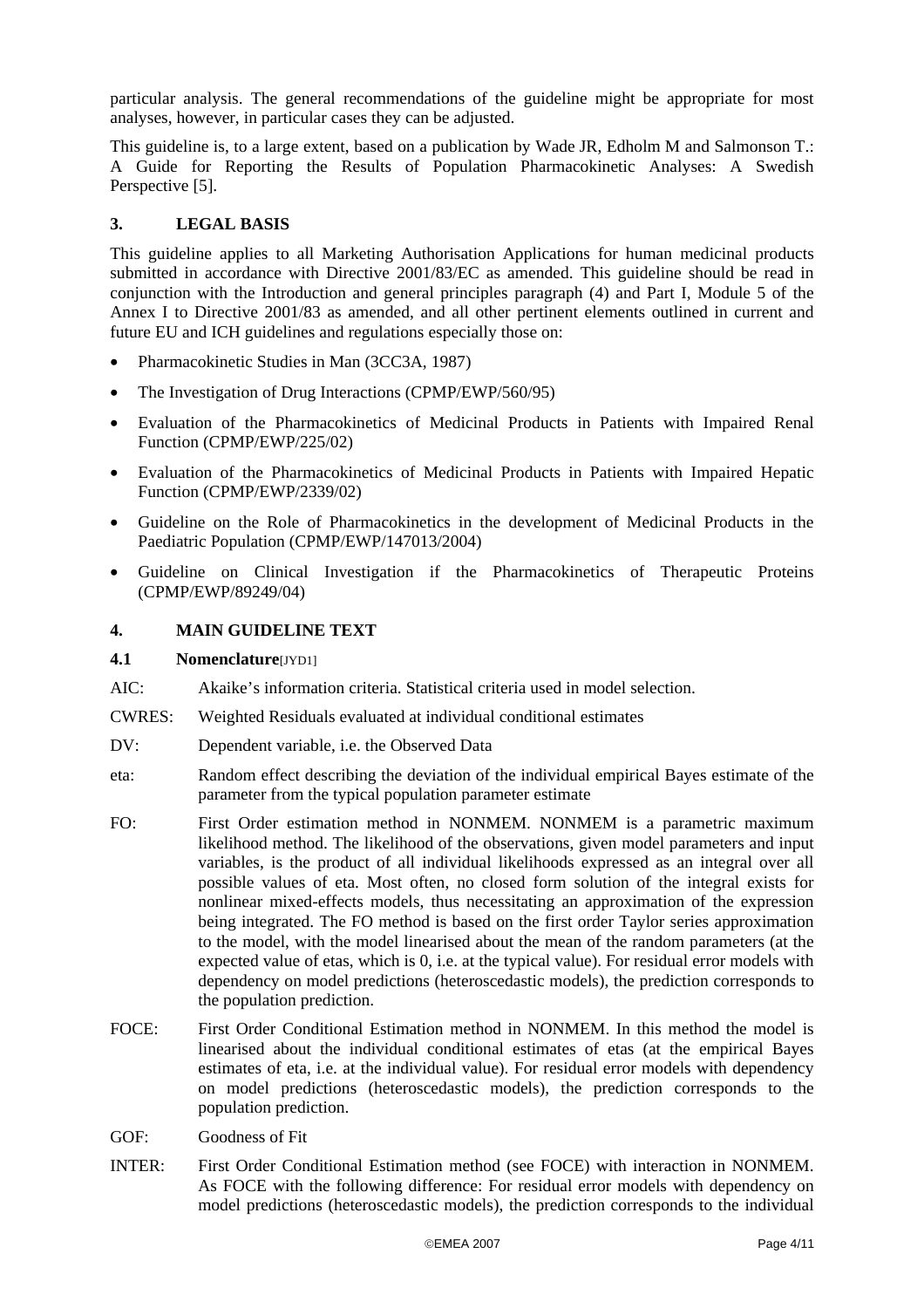prediction, i.e. the interaction between inter-individual variability and residual error is taken into account.

- IPRED: Individual Predicted Data based on individual empirical Bayes parameter estimates
- IWRES: Absolute Individual Weighted Residuals
- LRT: Likelihood Ratio Test. Test for statistical significance. The difference in -2LL between two nested models approximately follows a chi squared distribution, where the degrees of freedom is the difference in the number of estimated parameters.
- NONMEM: Software used for nonlinear mixed effects modelling
- OFV: Objective Function Value, approximately proportional to minus twice the log-likelihood (-2LL)
- PRED: Predicted Data based on population parameter estimates
- QQ: Quantile-quantile
- TAD: Time After Dose
- WRES: Weighted Residuals
- WRES: Absolute Weighted Residuals

## **4.2 Analysis plan**

There should be a prospectively written analysis plan for the population PK analysis. The analysis plan should be presented and could form an appendix in the report of the population PK analysis. It is acknowledged that the level of information in the analysis plan may be less detailed than in a standard clinical protocol, due in part to the exploratory nature of some population analyses. However, the analysis plan should at least include:

- $\bullet$  the objective(s) of the analysis
- a brief description of the study (or studies) from which the data originate
- the nature of the data to be analyzed (how many subjects, rich or sparsely sampled)
- the procedures for handling missing data and outlying data
- the general modelling aspects (e.g. software, estimation methods, diagnostics)
- the overall modelling procedure/strategy
- the structural models to be tested (if this has been decided)
- the variability models to be tested
- the covariates and covariate models to be tested together with a rationale for testing these covariates based on, for example, biological, pharmacological and/or clinical plausibility.
- the algorithms/methods to be used for covariate model building
- the criteria to be used for selection of models during model building and inclusion of covariates (e.g. objective function value, level of statistical significance, goodness of fit plots, standard error, inter-individual variability, clinical relevance)
- the model evaluation/qualification procedures to be used

References to specific methodologies used should be given, and when relevant included in the documentation submitted.

## **4.3 Final Report sub-sections**

Recommendations for information to be included in key report sections are provided below.

It is not necessary to append documents that are already included in other parts of the submitted documentation (as study protocols, analytical reports etc.). Clear cross-references should be given to these documents and preferably with hyperlinks in an eCTD application.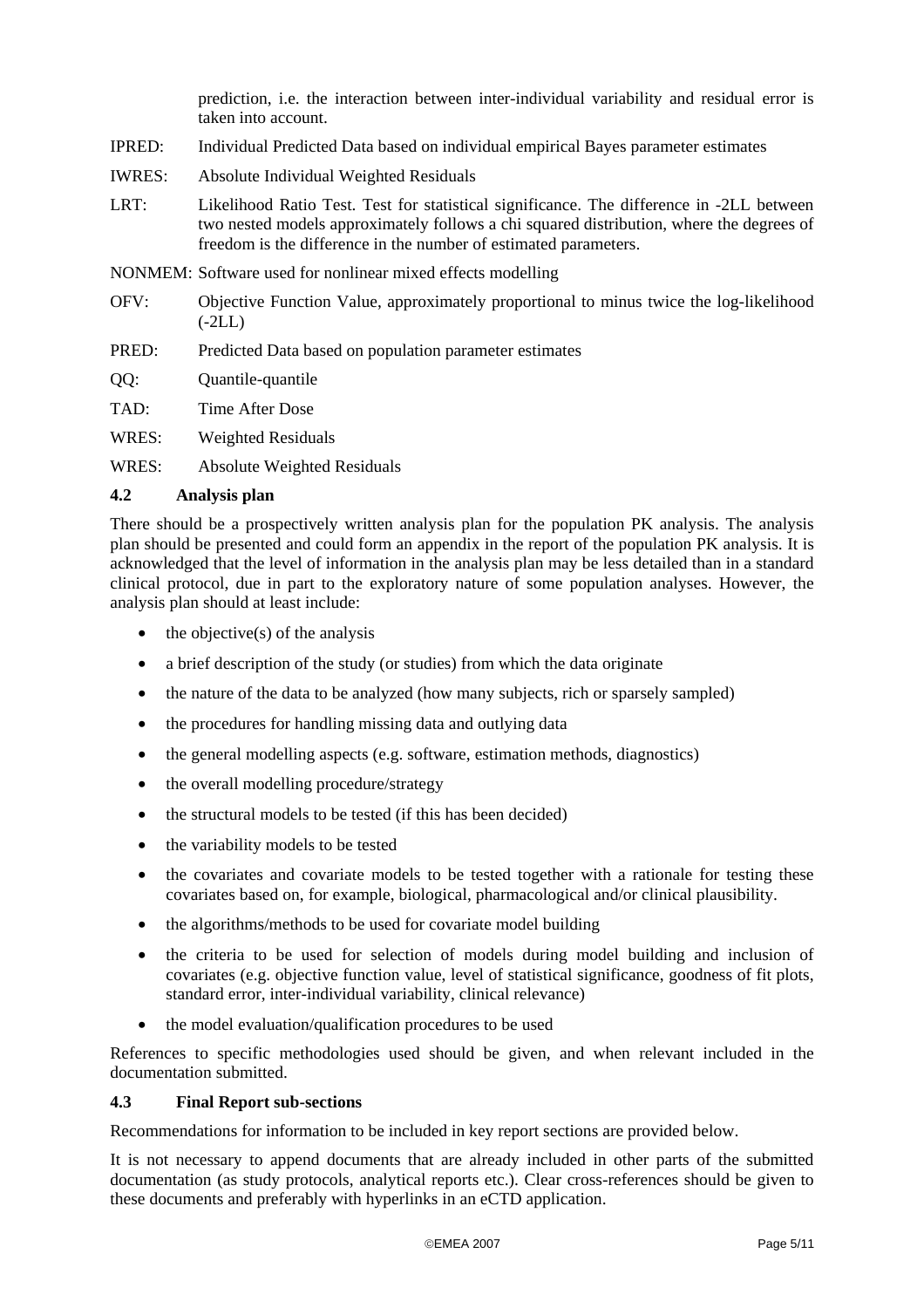# *4.3.1 Summary*

The summary should provide an overall summary of the population PK analysis. It should include sufficient information on the context of the study, objectives, study design, data (number of subjects and samples), methods, results and the main findings and conclusions of the population PK analysis.

## *4.3.2 Introduction*

The introduction in a population PK report should provide some background information about the drug to be analyzed and the intent of the analysis. It should include sufficient background information to place the population PK analysis in its proper context within the drug's clinical development and indicate any special features of the population PK analysis.

## *4.3.3 Objectives*

The objectives of the analysis should be stated. An example of an objective may be to build a model that describes the data and to test the possible influence of various specified covariates on the parameters of the model. Other objectives may include performing simulations based upon the final model, e.g. for dose recommendations in special populations.

## *4.3.4 Data*

The report should briefly describe the study or studies from which the data included in the analysis originate. Information regarding nominal number of samples per subject per visit and sampling times in each study should be given.

The method for calculation of derived covariates (e.g. creatinine clearance, ideal body weight, body mass index) should be stated.

When relevant, the type of data transformation used should be described and justified. This applies both to the dependent variable and other variables.

Handling of missing data should be described. For example not all subjects may have complete covariate information and other subjects may have missing dose and/or sample times. The procedures taken in the case of missing data should be fully described in the report. The handling of data below the limit of quantification should also be described and possible consequences discussed (censoring problems).

Outliers are usually identified on initial visual inspection of raw data, and/or inspection of the output from initial model building runs. The report should describe and justify the procedures that were taken in handling outliers, e.g. description of rules applied for omitting data completely or for re-inclusion.

Electronic files of the analysis datasets should be provided as comma separated and space delimited text files.

It is recommended to include a specification of the data sets used, clearly describing the differences between various data sets used, and to be referenced in the run record.

# *4.3.5 Methods*

The methods section should describe the methods used and should include the same components as the analysis plan. If, during the analysis, any deviations from the analysis plan occur, these should be clearly emphasised in the methods section of the report.

This section should also include information regarding the type of bioanalytical methods used and the limit of quantification for each analyte in each method.

The choice of analysis (e.g. parametric maximum likelihood, non-parametric maximum likelihood, Bayesian) and the choice of estimation method (e.g. FO, FOCE, FOCE INTER) should be stated and justified. The software and version used should be stated. Assumptions made during the analysis should be stated and briefly discussed [6].

The criteria to be used for selection of models during model building and inclusion of covariates (e.g. objective function value, level of statistical significance, goodness of fit plots, standard error, inter-individual variability, clinical relevance) should be described. It is recommended to justify the statistical criteria used, e.g. LRT, AIC or other. For example, when using the LRT the actual statistical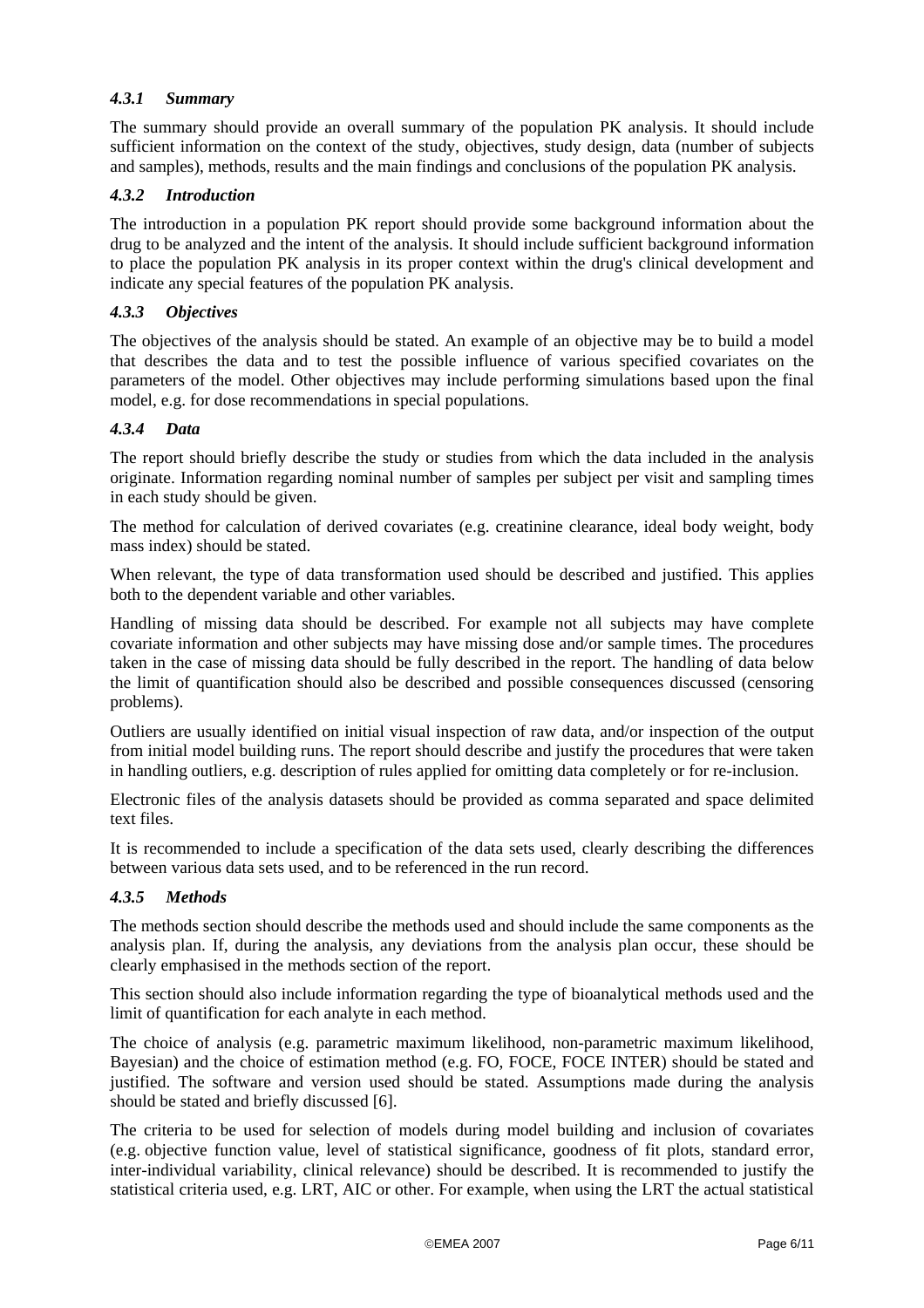significance level (∆OFV in NONMEM) could be markedly different from the nominal. Also, depending on the estimation method used (FO, FOCE with or without INTER) the number of subjects, number of samples per subject, residual error magnitude etc. may influence the actual significance level [7].

## **Structural model**

The report should clearly present *a priori* information available regarding the potential structure of the model. A description of models evaluated should be given.

## **Covariate model**

The covariates to be tested for inclusion in the model should be presented together with a rationale for testing these covariates based on, for example, biological, pharmacological and/or clinical plausibility. The parameterisation of the covariate model should be specified.

The covariate model building procedure (e.g. step-wise covariate model building procedures [8]) should be described. The criteria for covariate selection (e.g. statistical significance and clinical relevance) should be presented.

## **Variability models / Stochastic models**

Models applied to describe inter-individual, residual and, when relevant, inter-occasion variability should be described.

## **Model evaluation**

The amount and type of model evaluation/qualification (subsequently referred to as model evaluation) procedures will depend upon the objective(s) of the model development. Model evaluation procedures to support an objective that is to describe the data and evaluate potential covariate effects could be simpler than those needed if the final model is to be used to perform simulations, e.g. in support of dosage recommendations. For the latter case more rigorous procedures may be required. Further, some model evaluations may have other purposes, for example to evaluate the robustness or sensitivity of the model.

The model evaluation procedures should be described and may include both graphical evaluation and statistical procedures. The report should contain justification for the model evaluation procedures and tools used for the specific evaluation. Several tools and procedures are available for use in model evaluation whereof the following are examples: i) assessment of goodness-of-fit (GOF) plots, ii) plausibility of parameter estimates and their precision, iii) bootstrapping techniques [9, 10], iv) log-likelihood profiling [11, 12], v) case-deletion diagnostics [13], vi) jack-knife techniques [13], vii) visual predictive checks (plot comparing 95% prediction interval with observed data) [14], viii) posterior predictive check [15], ix) external evaluation on data not included in the current analysis or x) evaluation of influential individuals [16].

In the case of substantial simulations based on the model, these should be described in detail, including description of the demographics (e.g. covariate distribution and variability) of the simulation data set.

## *4.3.6 Results*

**Data** 

The report should include the following description of the data:

- The total number of subjects
- The total number of observed concentrations used in the analysis.
- The distribution of samples presented in an appropriate way that might include tables or graphics (e.g. histograms) presenting the actual number of samples per subject sorted by study, treatment group, visit etc.
- Plots of the raw data provided on linear scale and usually also on log-linear scale. Lines connecting the data points could be included for part of the subjects to visualise the data.
- Separate presentation of data from internal or external validation datasets.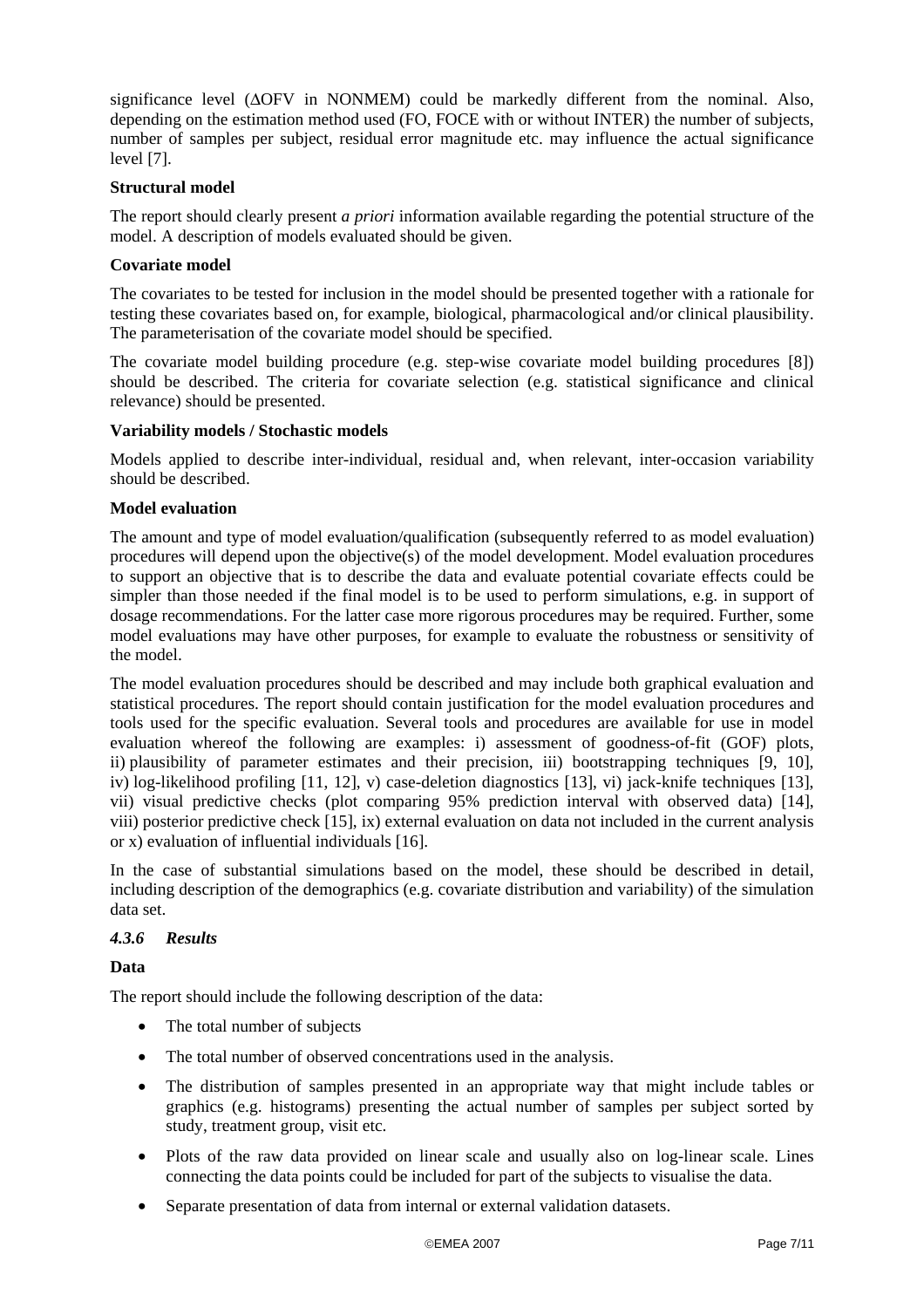- Information regarding drop-outs during the study (number of drop-outs, time point in relation to PK sampling, and when relevant, reason for drop out).
- Summary statistics and histograms of the continuous covariates and frequencies of categorical covariates. If relevant, this covariate data could be presented stratified over subpopulations or validation sets.
- Correlation between covariates.
- Missing data (missing dosing and sample times, missing covariates).
- Outliers specified with all relevant data available.
- Subjects removed from the analysis listed with relevant patient characteristics.

## **Base model**

The report should describe any major decisions taken during the base model development and should include an overview of the steps taken during model development (a run record) that, at a minimum, clearly describes important decisions taken during the building of the base population model. The run record may be presented in a separate appendix. The use of abbreviations or codes in the run record that are difficult to interpret should be avoided.

The run record should describe the changes from the previous model and the decisions taken and could include a brief, but interpretable, description of the run, the objective function value and information whether the model converged successfully. Preferably, the run record should also include parameter estimates (for key runs) and, when needed, a comment about the run. If the data set alters during the course of the analysis then the run record is a good tool to document which data sets have been used for which particular runs. The numbers of subjects and observations used in each run can be given in the run record.

All parameter estimates in the base model, together with their standard errors and/or confidence intervals, should be presented in a table. The inter-individual and residual variability models, and when applicable inter-occasion (intra-individual) variability models, should also be presented and supported by appropriate graphics.

GOF plots should be presented for the base model, and when relevant for key stages during base model development [17, 18]. It is recommended to choose GOF plots appropriate for the analysis, as the value of different GOF plots may be dependent on the situation (e.g. rich or sparse data, type of estimation method [19]). When appropriate, simulations can be used for diagnostic purposes and used to support the value of some GOF plots. Examples of GOF plots that could be presented in the report, depending on situation, include (all are presented as Y vs. X):

• Observed Data versus Predicted Data (DV vs. PRED).

A line of identity and a trend line should be included.

The plot should preferably be provided in both linear and log scale.

• Observed Data versus Individual Predicted Data (DV vs. IPRED).

A line of identity and a trend line should be included.

The plot should preferably be provided in both linear and log scale.

• Weighted Residuals or Conditional Weighted Residuals versus Predicted Data (WRES or CWRES vs. PRED)

A zero line and a trend line should be included.

• Weighted Residuals or Conditional Weighted Residuals versus Time (WRES or CWRES vs. TIME).

A zero line and a trend line should be included. Time can be both Time After Dose (TAD) and continuous Time (time in the study).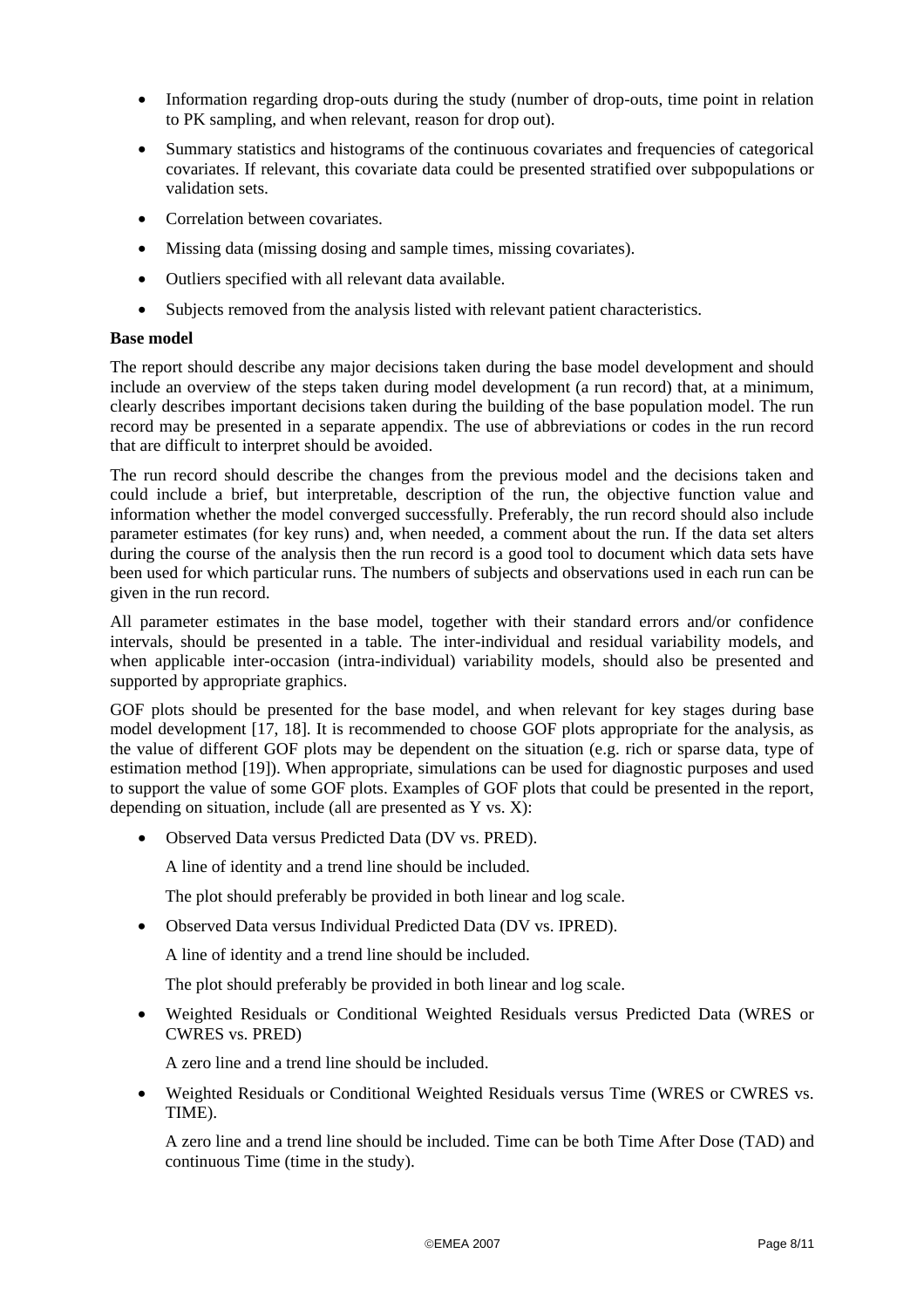• Absolute Individual Weighted Residuals versus Individual Predicted Data (  $|IWRES|$  vs. IPRED).

A trend line should be included.

- A histogram and/or QQ plot of the Weighted Residuals.
- Observed (DV), Individual Predicted (IPRED) and Population Predicted (PRED) concentrations versus Time (overlayed and/or side by side).

The selection of GOF plots included in the report should be justified [20]. The report should include interpretation of the provided GOF plots. Obviously, other plots to support the selection of various aspects of the base model are possible. These should be included or substituted as needed to support the validity of different aspects of the base model. For plots other than those described herein, the report could include an accompanying note that informs the assessor what the key features in the plot are, and how any trends or lack of trend should be interpreted. It should be ensured that any lines of identity, zero lines or trend lines are clearly visible in all plots, which could be achieved by e.g. using colour in the plots. In the case of very large data sets, including only a randomly selected percentage of the data may increase the ability to detect trends in the plot. This plot could be provided in addition to the plot including all data.

If a structural model is selected that does not have the lowest objective function value, the reasons for accepting the simpler model with the higher objective function value should be clearly presented and justified (for example including graphics describing the difference or lack of difference in GOF).

## **Covariate selection**

Plots generated to screen for potential covariate relationships should be provided in the report (for example, plots of the empirical Bayes estimates of the parameters versus potential covariates, or the empirical Bayes estimates of the etas versus potential covariates). The value of using empirical Bayes estimates should be presented, e.g. an assessment of the shrinkage of the individual estimates towards the population mean [21].

The covariate model building steps (e.g. both forward inclusion and/or backwards deletion) to illustrate covariates that are included in the final model and those that were tested but were not retained in the final model should be clearly presented in a separate run record. The criteria on which the decision was based, e.g. objective function values, should be outlined as well.

The results for the final covariate model should be presented in terms of parameter estimates and in graphical form. The values of the affected parameter at the extremes and/or the 5-95 percentiles of the covariate range could also be presented. If many covariates have been included in the final model it may be useful to perform some simulations to illustrate the effect of various covariate combinations for a series of different 'typical' subjects on, for example, AUC.

If a covariate, in the labelling, is claimed to have no effect, adequate and convincing support of such claim should be presented. For example, a confidence interval for the estimated effect should be provided, preferably obtained using methods that do not assume symmetrical distribution of the confidence interval, e.g. bootstrapping or log-likelihood profiling [9, 10, 11, 12]. A conclusion of no effect based solely upon inspection of graphical screening plots using empirical Bayes estimates of the parameters is usually not acceptable, as shrinkage of the individual estimates towards the population mean may hide true relationships [21].

## **Final Model**

The final model should be clearly described and the parameter estimates for all parameters in the final model, together with their standard errors and/or confidence intervals should be presented. It should be stated to what extent inter-individual variability and inter-occasion variability are decreased by inclusion of covariates in the model. The fundamental GOF plots as defined for the base model should also be supplied. Consider also to present GOF plots for relevant sub-populations. Additional GOF plots for the final model could include:

• the distributions (e.g. histograms) of the empirical Bayes estimates of the parameters and/or eta,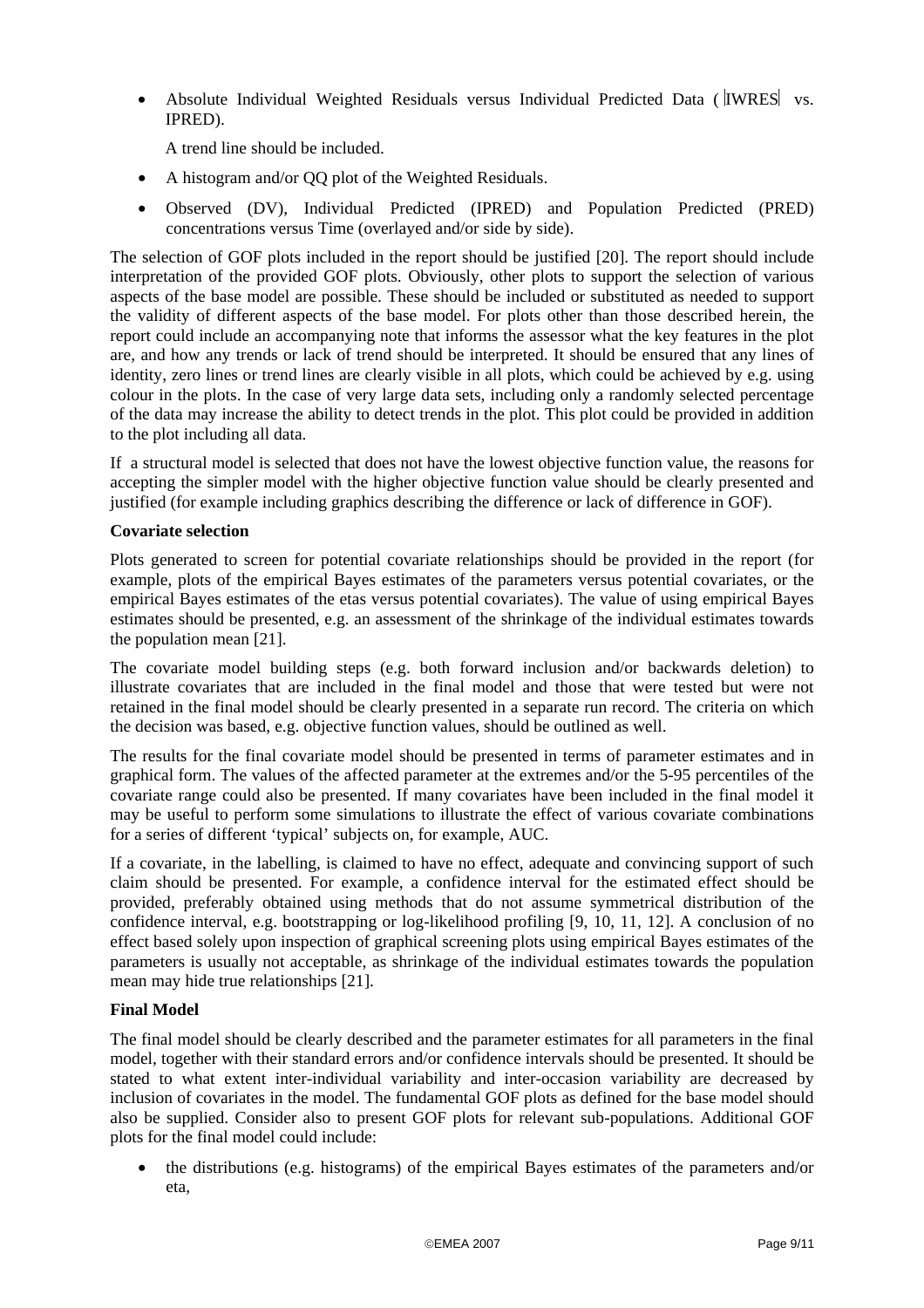- a scatter plot matrix of the empirical Bayes estimates of the parameters and/or etas
- plots of empirical Bayes estimates of etas versus the covariates in the final model
- individual plots that illustrate how well the model describes the data for any given subject

In case the final model does not include covariates (and is identical to the base model), the GOF plots provided for the base model can be referred to in the report. Titles should indicate that the plots are for both base and final models.

GOF plots for the base and final model could be given in parallel to present the improvement by covariate inclusion.

Evaluation of the effect of omitted data (outliers) should be presented according to the procedures planned to be taken for these data.

The NONMEM input and output files for the base and final models should be provided, preferably in an appendix. These files should also be provided electronically as text files.

## **Model evaluation**

The outcome of the model evaluation procedures taken should be presented in a manner appropriate to demonstrate that the final model is robust and a sufficiently good description of the data so that the objective(s) of the analysis can be met.

Any simulations performed should be presented in detail making it possible to assess conclusion made based on it, for example the simulation to support a dosing recommendation in a specific sub-populations.

#### *4.3.7 Discussion*

The discussion of a population PK report should address how well the final model describes the data and the clinical relevance of any covariate influences. The discussion could also consider how well the results of the population PK analysis agree with previously obtained information. A discussion of how the results of the analysis will be used (e.g., to support labelling, individualize dosage, or define additional studies) could be provided. In case of a large number of drop-outs during the study, the report should include a discussion whether this may have affected the results of the analysis.

## **REFERENCES (scientific and/or legal)**

1. Aarons L. Population pharmacokinetics: theory and practice. Br J clin Pharmacol 1991; 32:669-670.

2. Davidian M, Giltinan DM. Nonlinear models for repeated measurement data. London, Chapman & Hall. 1995.

3. U.S. Department of Health and Human Services, Food and Drug Administration. Guidance for Industry. Population Pharmacokinetics. 1999. URL: http://www.fda.gov/cder/guidance/

4. Beal SL and Sheiner LB. NONMEM Users Guides. Hanover (Maryland), Globomax, LLC. 1989- 1998.

5. Wade JR, Edholm M and Salmonson T. A Guide for Reporting the Results of Population Pharmacokinetic Analyses: A Swedish Perspective. AAPS Journal. 2005; 7(2): Article 45.

6. Karlsson MO, Jonsson EN, Wiltse CG, Wade JR. Assumption testing in population pharmacokinetic models: illustrated with an analysis of moxonidine data from congestive heart failure patients. J Pharmacokinet Biopharm 1998; 26 (2) 207-246.

7. Wählby U, Jonsson EN, Karlsson MO. Assessment of actual significance levels for covariate effects in NONMEM. J Pharmacokinet Pharmacodyn. 2001;28(3):231-252.

8. Jonsson EN, Karlsson MO. Automated covariate model building within NONMEM. Pharm Res. 1998;15(9):1463-1468.

9. Efron B, Tibshirani R. An introduction to the bootstrap. New York, Chapman & Hall; 1993.

10. Yafune A, Ishiguro M. Bootstrap approach for constructing confidence intervals for population pharmacokinetic parameters. I: A use of bootstrap standard error. Stat Med. 1999;18(5):581-99.